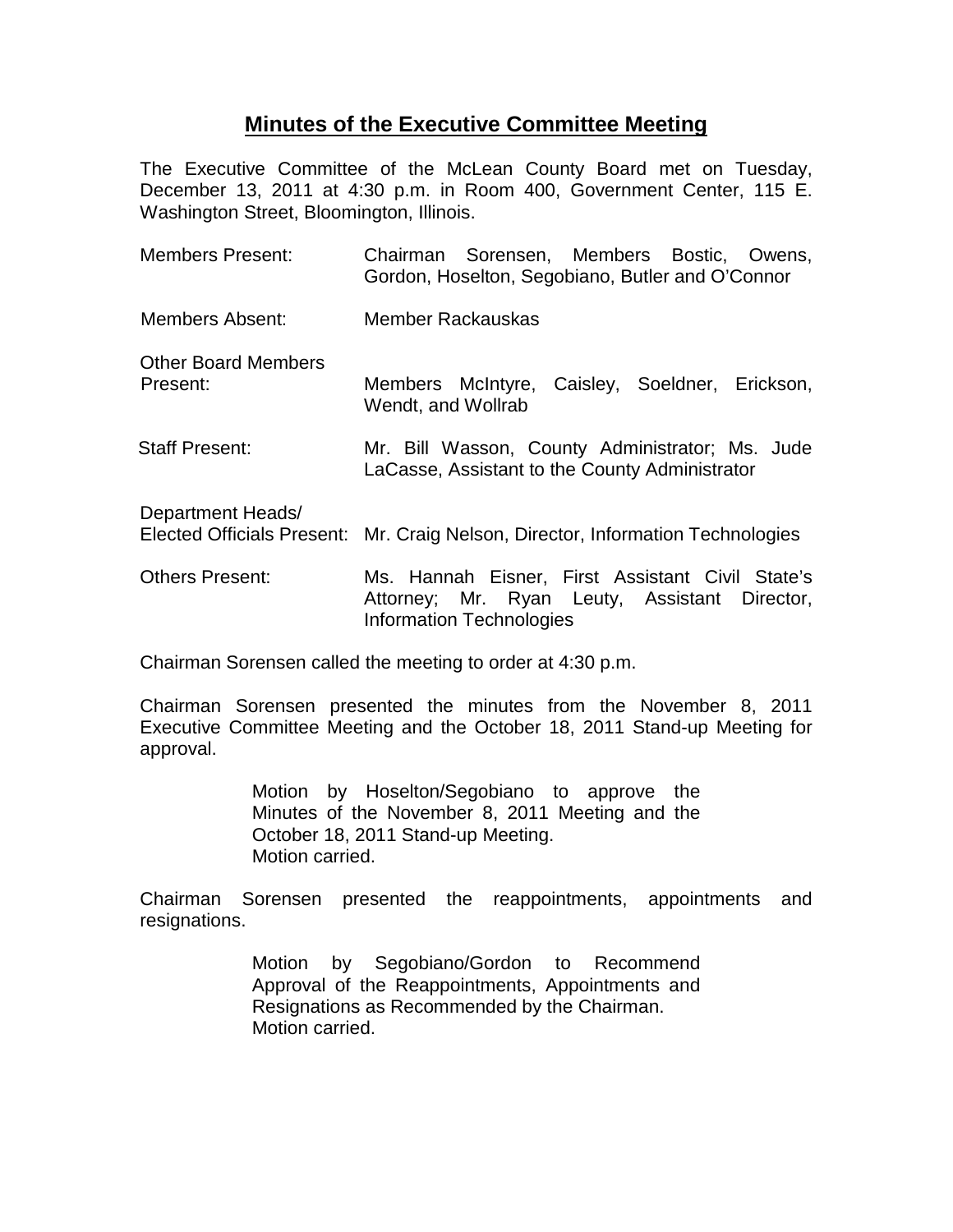Minutes of the Executive Committee December 13, 2011 Page Two

Chairman Sorensen presented a request for approval of Copier Maintenance Contracts with Watts Copy Systems. He noted that Mr. Ryan Leuty, Assistant Director, Information Technologies, was available to answer any questions.

> Motion by Bostic/Owens to Recommend Approval of Copier Maintenance Contracts with Watts Copy Systems – Information Technologies. Motion carried.

Chairman Sorensen presented a request for approval of a Resolution establishing a holiday schedule for County Employees for the Fiscal Year 2012 – County Administrator's Office.

> Motion by Hoselton/Segobiano to Recommend Approval of an Ordinance Establishing a Holiday Schedule for County Employees for the Fiscal Year 2012 – County Administrator's Office. Motion carried.

Chairman Sorensen presented a request for approval of an Ordinance establishing County Board meeting Dates for Calendar Year 2012 – County Administrator's Office.

> Motion by Owens/Bostic to Recommend Approval of an Ordinance Establishing County Board Meeting Dates for Calendar Year 2012 – County Administrator's Office. Motion carried.

Chairman Sorensen presented a request for approval of a Resolution of the McLean County Board submitting the public question to eliminate the Office of Recorder – County Administrator's Office.

> Motion by Segobiano/Hoselton to Recommend Approval of a Resolution of the McLean County Board submitting the public question to eliminate the Office of Recorder – County Administrator's Office.

Mr. Owens commented that he does not have an objection to putting this item on the ballot, but he is concerned that the timing is not right. He pointed out that the Recorder's Office will be up for election in March, with potential candidates trying to gain support for their candidacy. Mr. Owens recommended that the elimination of the Office of Recorder be considered at a future date. He stated that he will not support this Resolution as submitted.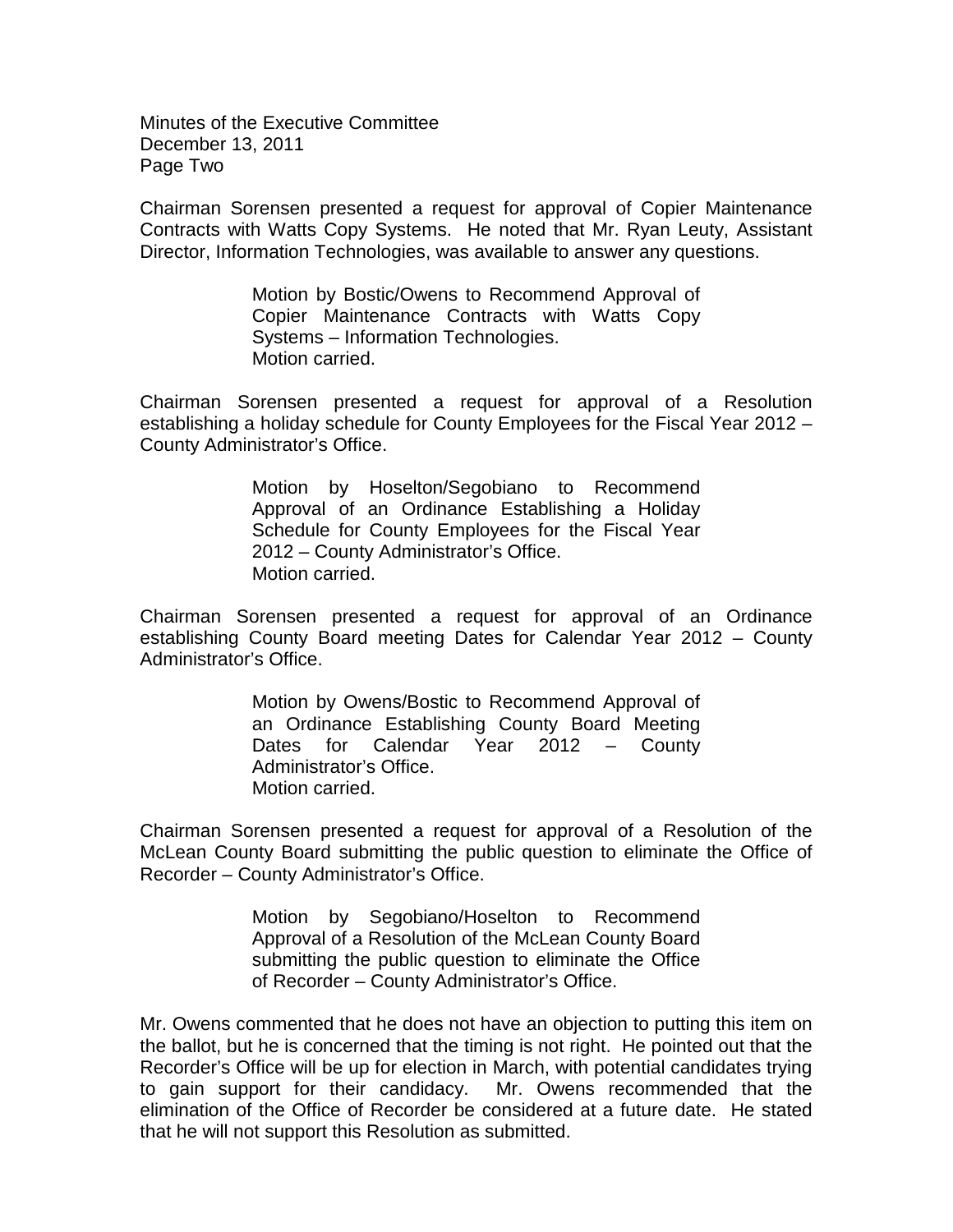Minutes of the Executive Committee December 13, 2011 Page Three

Mr. Hoselton asked what prompted the idea to eliminate the Office of Recorder. Chairman Sorensen responded that a request was made by Mr. Segobiano to put this Resolution on the agenda.

Mr. Segobiano advised that several years ago an effort was made to eliminate this office as well as the Offices of Coroner and Auditor. He indicated that it was felt, at that time, that these offices could successfully operate at less cost without an elected official. Mr. Segobiano stated that he feels that the County could save a significant amount of taxpayer money by eliminating the Office of Recorder. He added that he feels this is an appropriate time to move forward with this effort. Mr. Segobiano indicated that he is not asking Board members to support or oppose this question; rather, he is asking the taxpayers to make that decision.

Mr. Segobiano stated that his main concern is the cost saving and stream-lining of the operation of County Government. He pointed out that the budget was recently adopted after which a Board member asked that an effort be made to hold the levy at the same amount as last year. Mr. Segobiano noted that every department cut their proposed budget in an effort to comply with that request. He stated that he looks upon the effort to eliminate the Office of Recorder as one more step towards saving the taxpayers money.

Mr. Butler advised that we should be interested in streamlining government. However, he cautioned that the Office of the Recorder is a big operation with a lot of historical and fragile records that need to be considered. Mr. Butler recommended that a year or two be spent planning before this effort proceeds. He also questioned how much money will actually be saved by putting the responsibilities into another office. Mr. Butler noted that the work will still need to be supervised and be completed, so there would be changes in pay levels in the County Clerk's Office that should be evaluated. He reiterated that this is a big move and not one that should be taken quickly.

Mr. Segobiano stated that this motion is to eliminate the office in 2012, which would allow for a year to plan for the transition. He indicated that he believes the cost savings could be as much as \$100,000.

Mr. Gordon advised that, if there had not been so much negative publicity against the current County Recorder, he would feel differently about this effort. He stated that it is not good government policy to make a decision based in any way upon the publicity involved around one particular individual. Mr. Gordon indicated even though it is not intended, it may be perceived that the negative publicity is the motive for the movement to eliminate the Recorder's Office. He stated that he is opposed to the Resolution because he is uncomfortable with making a fundamental decision based upon the occupant in one particular office.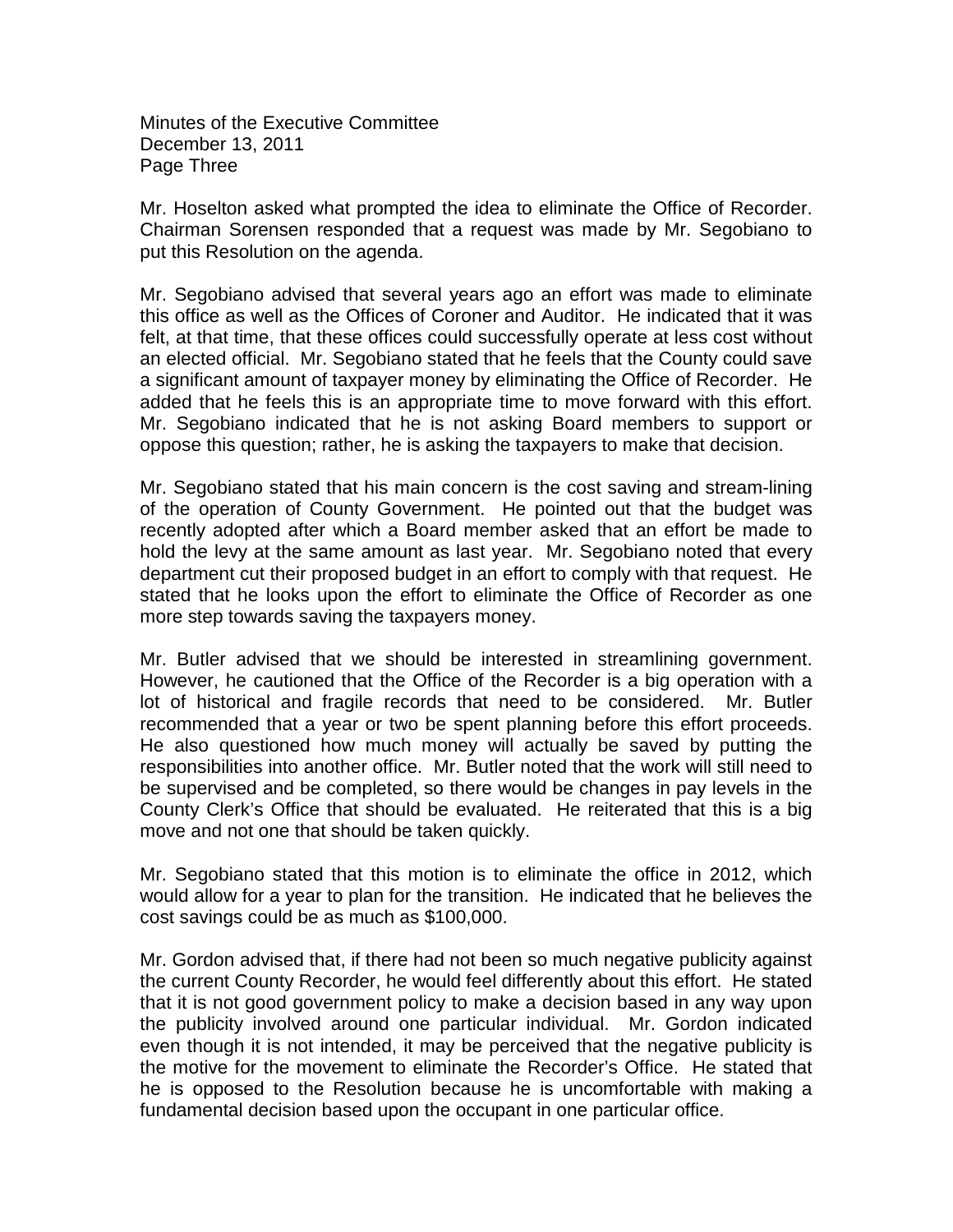Minutes of the Executive Committee December 13, 2011 Page Four

Mr. Segobiano stated that, prior to proposing this Resolution, he went to the County Board Chairman and assured him that this effort has nothing to do with the personality of the gentleman in the Recorder's position, and everything to do with streamlining County Government and saving taxpayer dollars.

Mr. Gordon responded that he believes that Mr. Segobiano's intentions are just what he says they are, but he is concerned that the public perception will not match that. He believes that the public perception will be that the effort to eliminate the Office of Recorder is the result of the recent negative publicity of that office.

Mr. Owens added that he is also opposed to the Resolution at this time because he would like additional consideration be made to the appropriate office to absorb these duties. He suggested that the Assessor's Office be considered because of the close association and compatibility that the two offices have with property.

Chairman Sorensen advised that, for the sake of procedure, he understands that there is a request that this issue will go to the full Board next week regardless of the results of vote on this issue at the Executive Committee.

Mr. Hoselton recommended that, since this Resolution will go forward to the County Board anyway, the discussion and decisions should be made at that time.

Mr. Segobiano confirmed that he has every intention of taking this Resolution to the County Board regardless of the Executive Committee's vote on the motion.

Mr. Wendt stated that he believes the logical place for the responsibilities of the Recorder's Office is in the County Clerk's Office. He added that this is where all of the Recorders' offices have been placed when the offices were eliminated. Mr. Wendt indicated that he has been in favor of consolidating these two offices for many years. Mr. Wendt expressed his belief that the voters should be given the opportunity make this decision.

Mr. Owens asked Mr. Segobiano why he wants this Resolution to be considered in March instead of November. Mr. Segobiano replied that making that decision in March provides the incumbent ample time to find other employment within or outside of County Government should the taxpayers make the decision to eliminate the position.

Chairman Sorensen called for a vote on the motion.

Motion failed.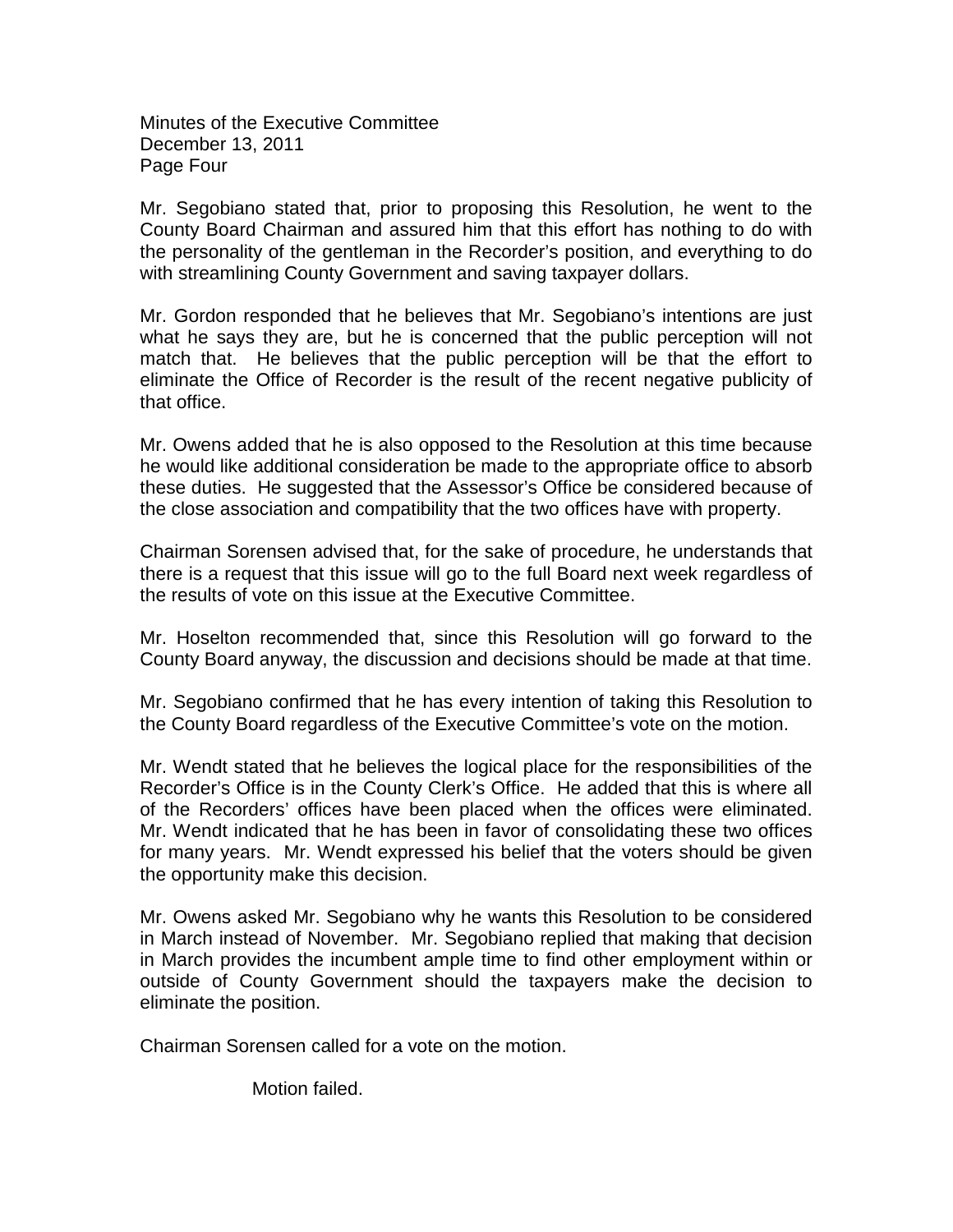Minutes of the Executive Committee December 13, 2011 Page Five

Chairman Sorensen reminded the Committee that this will be on the County Board Agenda under "Other Business."

Mr. Stan Hoselton, Chairman, Transportation Committee, advised that the Transportation Committee brings no items for action to the Executive Committee. He noted that all of the items going to the Board were approved by the Transportation Committee.

Chairman Sorensen asked if there were any questions or comments. Hearing none, he thanked Mr. Hoselton.

Ms. Diane Bostic, Chairman, Property Committee, advised that the Property Committee brings no items for action to the Executive Committee. She indicated that the Property Committee did not meet in December, but will meet at a Standup meeting prior to the County Board meeting.

Chairman Sorensen asked if there were any questions or comments. Hearing none, he thanked Ms. Bostic.

Mr. Ben Owens, Chairman, Finance Committee**,** presented a request for approval of an Ordinance of the McLean County Board amending the 2011 Combined Appropriation and Budget Ordinance for Fund 0112 (Animal Control) – Health Department.

> Motion by Owens/O'Connor to Recommend Approval of an Ordinance of the McLean County Board amending the 2011 Combined Appropriation and Budget Ordinance for Fund 0112 (Animal Control) – Health Department. Motion carried.

Mr. Owens presented two requests from the County Clerk's Office that can be acted upon together. The first is a request for approval of an Emergency Appropriation Ordinance Amending the McLean County Fiscal Year 2011 Combined Annual Appropriation and Budget Ordinance, General Fund 0001, County Clerk's Office 0005 – County Clerk's Office. The second is a request for approval of a Resolution amending the Fiscal Year 2011 Funded Full-time Equivalent Positions Resolution for the McLean County Clerk's Office.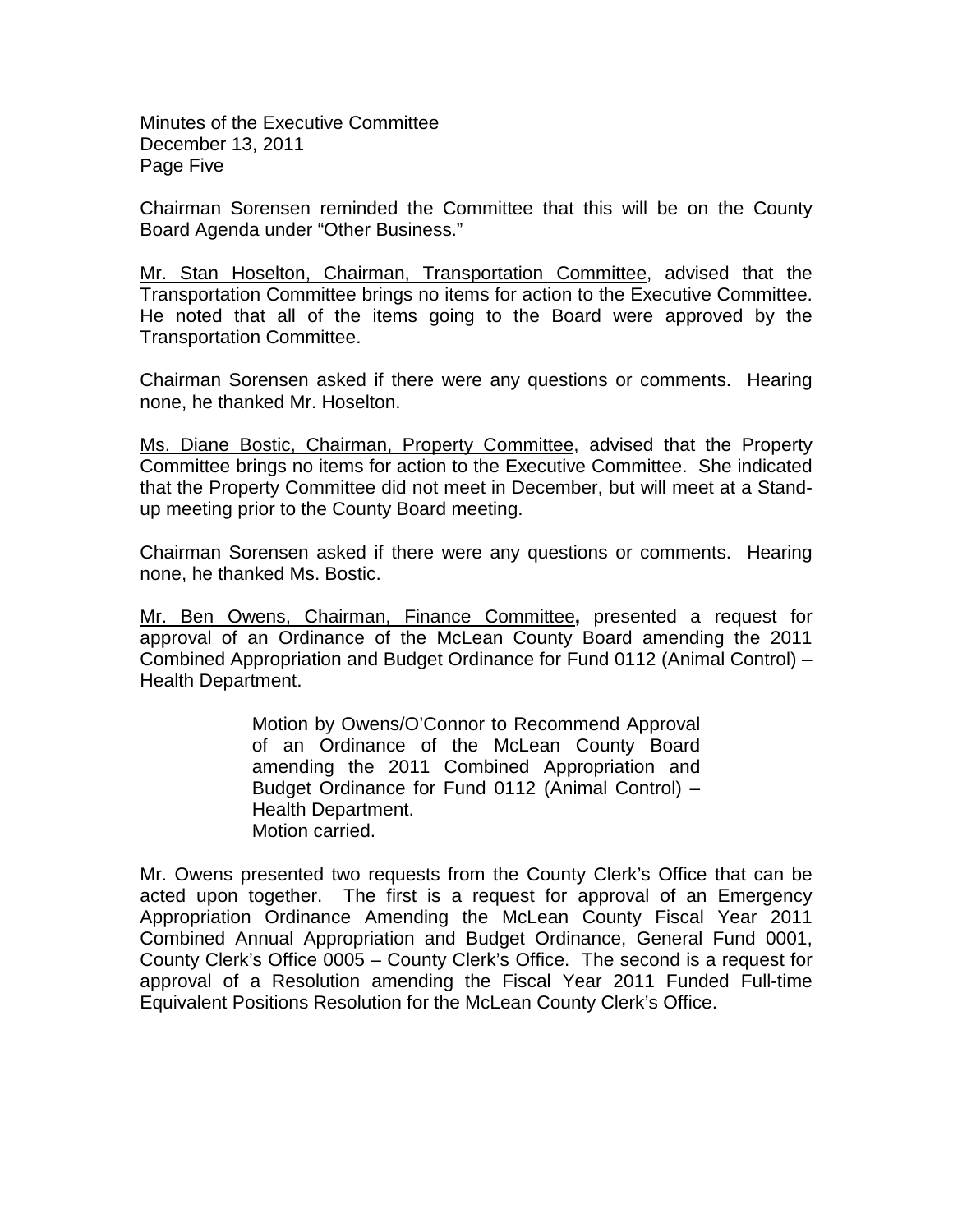Minutes of the Executive Committee December 13, 2011 Page Six

> Motion by Owens/Butler to Recommend Approval an Emergency Appropriation Ordinance Amending the McLean County Fiscal Year 2011 Combined Annual Appropriation and Budget Ordinance, General Fund 0001, County Clerk's Office 0005 – County Clerk's Office; and to Recommend Approval of a Resolution Amending the Fiscal Year 2011 Funded Full-Time Equivalent Positions Resolution for the McLean County Clerk's Office. Motion carried.

Mr. Owens presented a request for approval of an Ordinance of the McLean County Board Setting Fees to be charged by the McLean County Clerk. He advised that these fees were included in budget.

> Motion by Owens/O'Connor to Recommend Approval of an Ordinance of the McLean County Board Setting Fees to be charged by the McLean County Clerk.

Mr. Gordon asked what the rationale is for the significant increase. Mr. Wasson replied that the fee increase was based on the cost study performed by MAXIMUS in 2011. Chairman Sorensen added that, after conducting a survey, the County fees are still lower than surrounding counties.

Chairman Sorensen called for a vote on the motion.

Motion carried.

Mr. Owens presented a request for approval of Critical personnel Hiring requests – County Administrator's Office.

> Motion by Owens/Gordon to Recommend Approval of Critical Personnel Hiring Requests – County Administrator's Office. Motion carried.

Mr. John McIntyre, Vice-Chairman, Justice Committee, presented a request for approval of an Interlocal Agreement between the City of Bloomington, IL; the Town of Normal and the County of McLean, IL for the 2011 Byrne Justice Assistance Grant (JAG) Program Award – Sheriff's Department.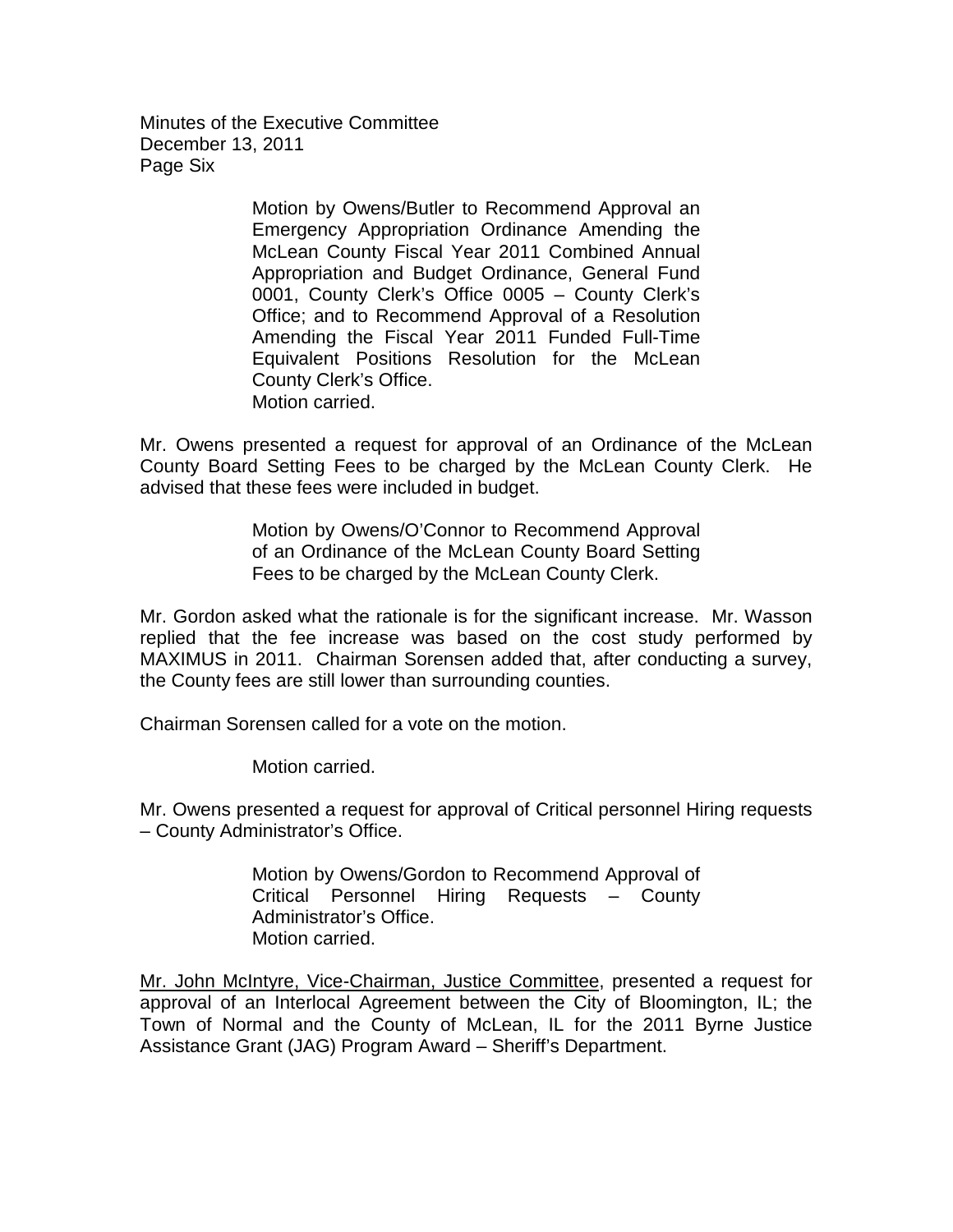Minutes of the Executive Committee December 13, 2011 Page Seven

> Motion by McIntyre/Segobiano to Recommend Approval of an Interlocal Agreement between the City of Bloomington, IL; the Town of Normal and the County of McLean, IL for the 2011 Byrne Justice Assistance Grant (JAG) Program Award – Sheriff's Department. Motion carried.

Mr. McIntyre presented a request for approval of an Ordinance of the McLean County Board setting fees to be charged by the McLean County Sheriff – Sheriff's Department. He noted that these fee increases have already been included in the budget.

Mr. Gordon asked if the increases, including the Eviction Fee, are also a result of the MAXIMUS study. Mr. McIntyre replied that the fees are based on the MAXIMUS Study. Mr. Wasson stated that the fee increases will just meet the cost of the service. Mr. McIntyre added that the fee is paid by the person who owns the property.

> Motion by McIntyre/Segobiano to Recommend Approval of an Ordinance of the McLean County Board Setting Fees to be Charged by the McLean County Sheriff – Sheriff's Department. Motion carried.

Mr. McIntyre advised that there are several items that will go to the Board for approval.

Chairman Sorensen asked if there were any questions or comments. Hearing none, he thanked Mr. McIntyre.

Mr. George Gordon, Chairman, Land Use and Development Committee, advised that the Land Use and Development Committee brings no items for action to the Executive Committee, as the Committee did not meet in December.

Chairman Sorensen asked if there were any questions or comments. Hearing none, he thanked Mr. Gordon.

Chairman Sorensen presented the November 30, 2011 bills as recommended and transmitted by the County Auditor for payment. The Fund Total is \$156,142.84 and the Prepaid Total is the same.